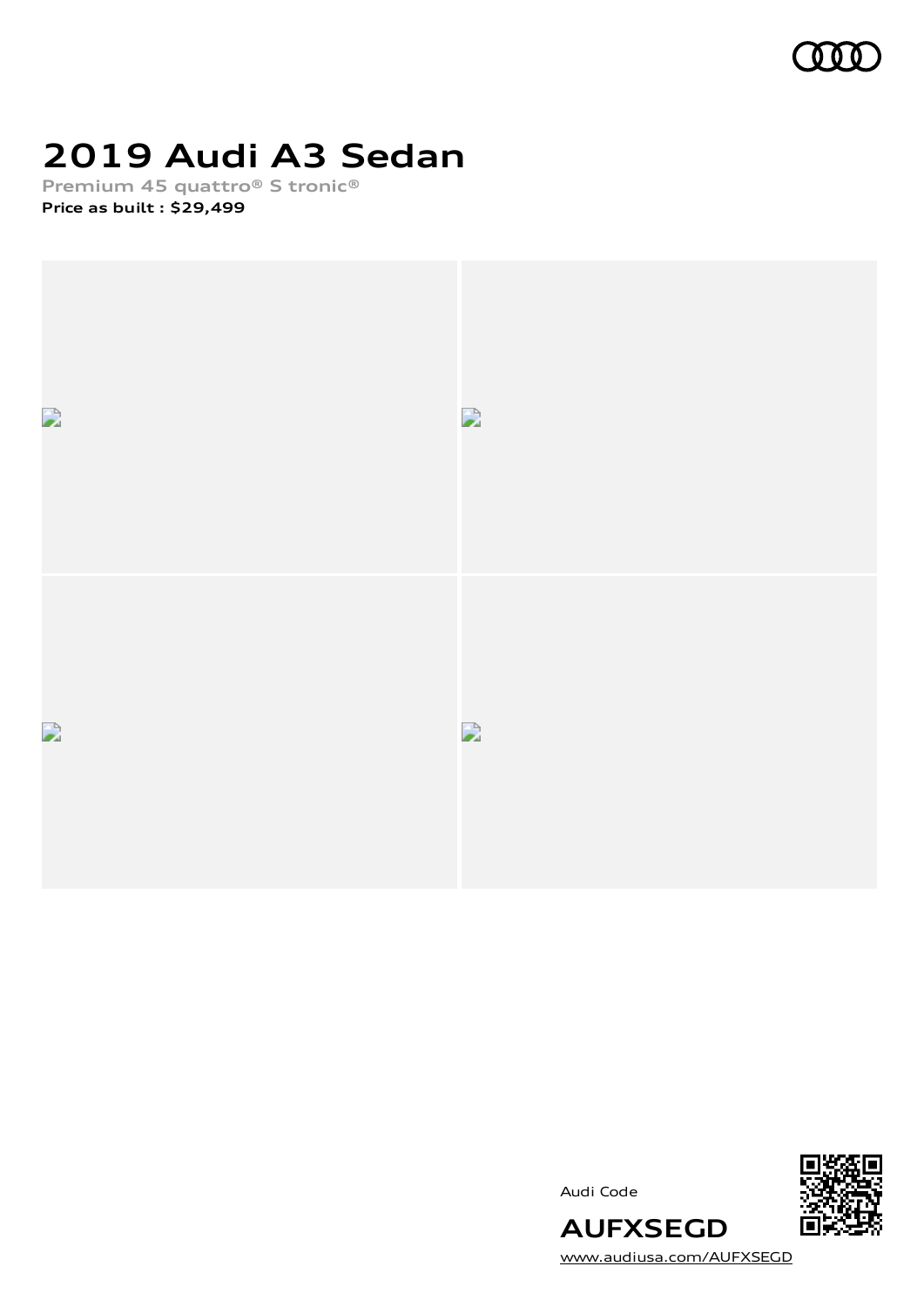## **Summary**

#### **Audi 2019 Audi A3 Sedan** Premium 45 quattro® S tronic®

**Price as buil[t](#page-9-0)** \$29,499

### **Exterior colour**

Brilliant Black

**Interior colour**

### D

#### **Further Information**

|                 | N٥           |
|-----------------|--------------|
| Mileage         | 28,857 miles |
| Type of vehicle | Used car     |

**Warranty**

### **Audi Code**

AUFXSEGD

**Your configuration on www.audiusa.com** [www.audiusa.com/AUFXSEGD](https://www.audiusa.com/AUFXSEGD)

**Commission number** 06f801820a0e09a929d2

### **Technical Specifications**

Seats Black Dashboard Black Carpet Black Headliner Black

Engine type 2.0-liter four-cylinder Displacement/Bore and 1,984/82.5 x 92.8 cc/mm stroke Torque 258 lb-ft@rpm Top track speed  $130$  $130$  mph mph  $^{\rm 1}$ Acceleration (0 - 60 mph) 5.4 seconds seconds Recommended fuel Regular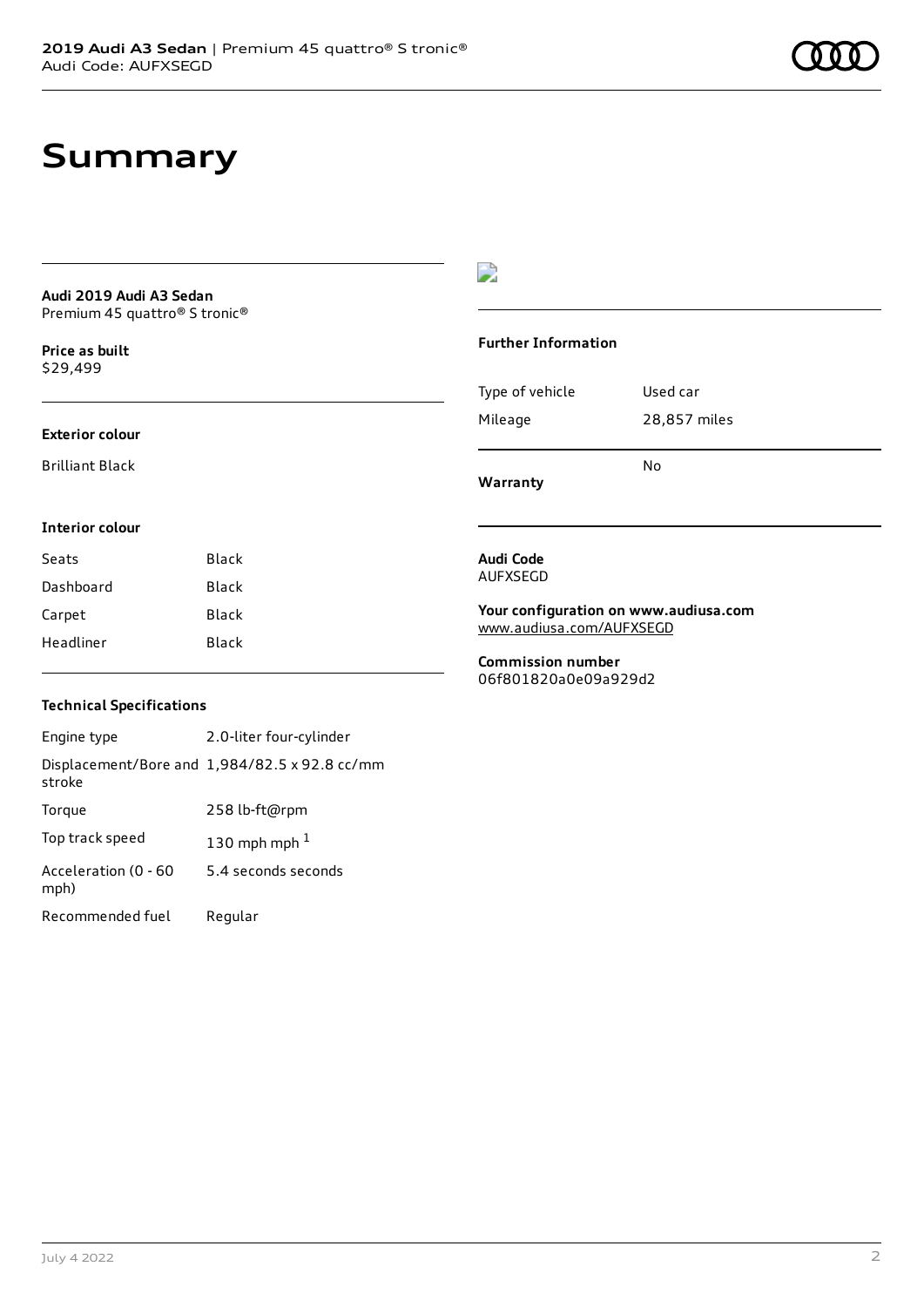## **Standard features**

### **Safety and Security**

| 4UB        | Driver and front-passenger advanced airbags                         |
|------------|---------------------------------------------------------------------|
| 1AS        | Electronic Stability Control (ESC) with<br>traction control (ASR)   |
| UH1        | Electromechanical parking brake                                     |
| 8T2        | Cruise control with coast, resume and<br>accelerate features        |
| 6Y8        | Top track speed of 155 mph                                          |
| 4H3        | Integrated child door locks in rear doors                           |
| 1N3        | Electromechanical power steering                                    |
| 7K6        | Tire-pressure monitoring system                                     |
| 4X3        | Front thorax side airbags and Sideguard®<br>head curtain airbags    |
| <b>8N6</b> | Rain/light sensor for automatic windshield<br>wipers and headlights |
| 412        | Power central locking system                                        |
| 3B7        | Lower Anchors and Tethers for Children<br>(LATCH) in rear seats     |
|            |                                                                     |

#### **Exterior**

| 0PO | Dual exhaust outlets with chrome tips                    |
|-----|----------------------------------------------------------|
| 6XD | Power-adjustable heated exterior side<br>mirrors         |
| 1S1 | Car jack                                                 |
| 9T1 | Heated windshield washer nozzles                         |
| 0N4 | 4-link rear suspension                                   |
| 8IH | Xenon plus headlights with LED daytime<br>running lights |
| 8TB | Rear fog lights                                          |
| H7K | 17" 225/45 all-season tires                              |
| 8SK | LED taillights                                           |

### **Exterior**

| 4KC  | Side and rear windows in heat-insulating<br>glass |
|------|---------------------------------------------------|
| 47F  | Black trim around exterior side windows           |
| CL 8 | 17" 10-hole Turbine design wheels                 |

### **Interior**

| 011  | Aluminum interior package (climate control<br>vent and door handle surrounds, mirror and<br>window control trims) |
|------|-------------------------------------------------------------------------------------------------------------------|
| 3FB  | Panoramic sunroof                                                                                                 |
| 7M3  | Aluminum door sill inlays                                                                                         |
| 6N0  | Black cloth headliner                                                                                             |
| 9AK  | Dual-zone automatic climate control                                                                               |
| 412  | Manual-dimming interior rear view mirror                                                                          |
| QQ5  | Driver and front-passenger sun visors with<br>illuminated vanity mirrors                                          |
| 1 XW | Three-spoke multifunction steering wheel                                                                          |
| 6E3  | Front center armrest                                                                                              |
| 7F9  | Leather-wrapped gear selector                                                                                     |
| 3NU  | Load-through facility                                                                                             |
| 7HA  | Standard leather package                                                                                          |
| N4M  | Leather seating surfaces                                                                                          |
| 4A3  | <b>Heated front seats</b>                                                                                         |
| 5MA  | Micrometallic Silver inlays                                                                                       |
|      |                                                                                                                   |

### **Infotainment and Driver Assistance**

| 6K2 | Audi pre sense <sup>®</sup> front with pedestrian<br>protection |
|-----|-----------------------------------------------------------------|
| 7W1 | Audi pre sense <sup>®</sup> basic                               |

### **(1/2)**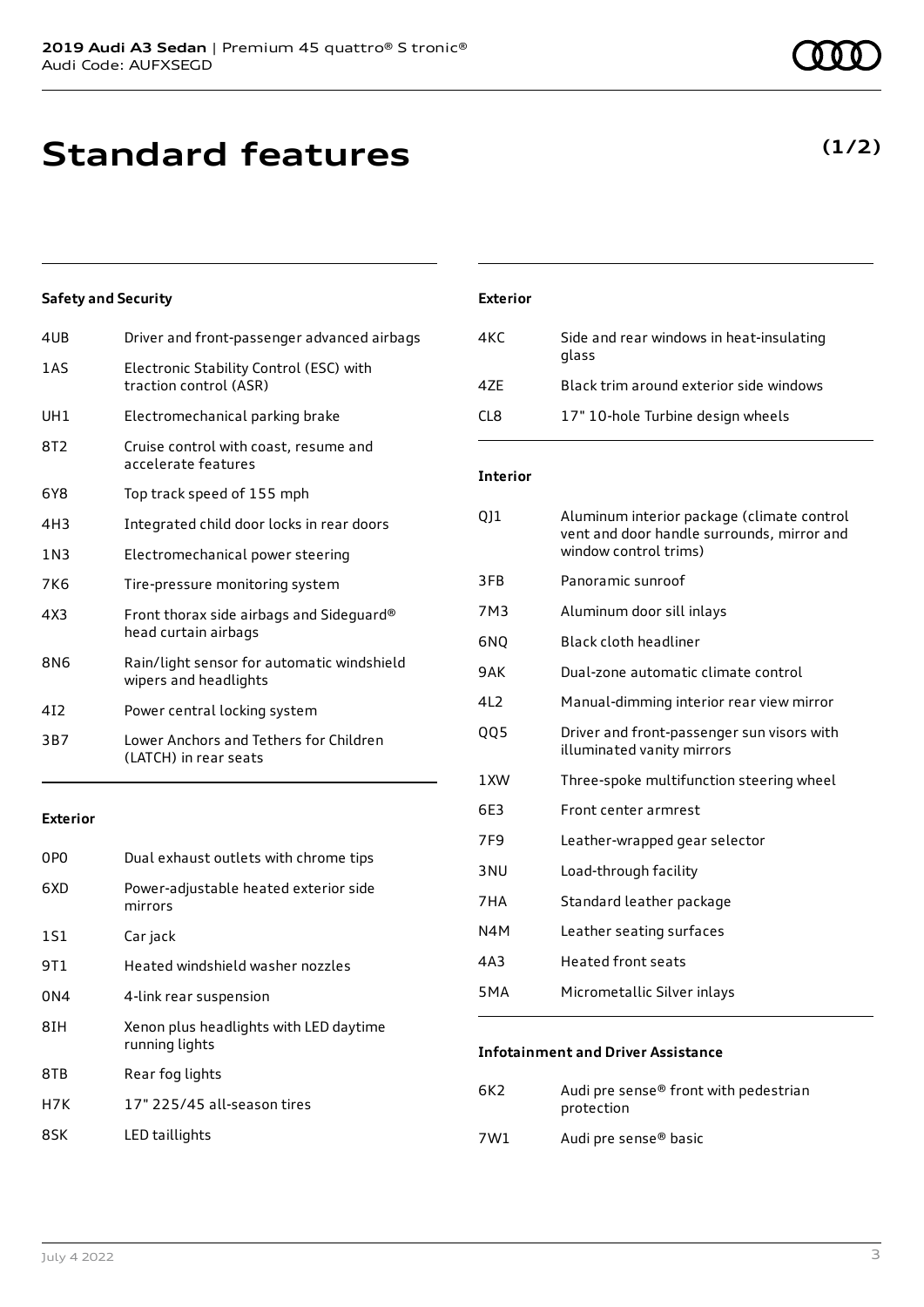**(2/2)**

## **Standard features**

### **Infotainment and Driver Assistance**

| UI <sub>2</sub> | Audi smartphone interface including Apple<br>CarPlay <sup>™</sup> and Google <sup>™</sup> Android Auto <sup>™</sup> for<br>compatible devices |
|-----------------|-----------------------------------------------------------------------------------------------------------------------------------------------|
| KA2             | Rear view camera                                                                                                                              |
| 9VD             | Audi sound system                                                                                                                             |
| 9S5             | Driver information system                                                                                                                     |
| 7UH             | Connectivity package                                                                                                                          |
| I8S             | MMI® radio                                                                                                                                    |
|                 |                                                                                                                                               |

- QV3 SiriusXM® Satellite Radio
- 9ZX BLUETOOTH® wireless technology preparation for compatible devices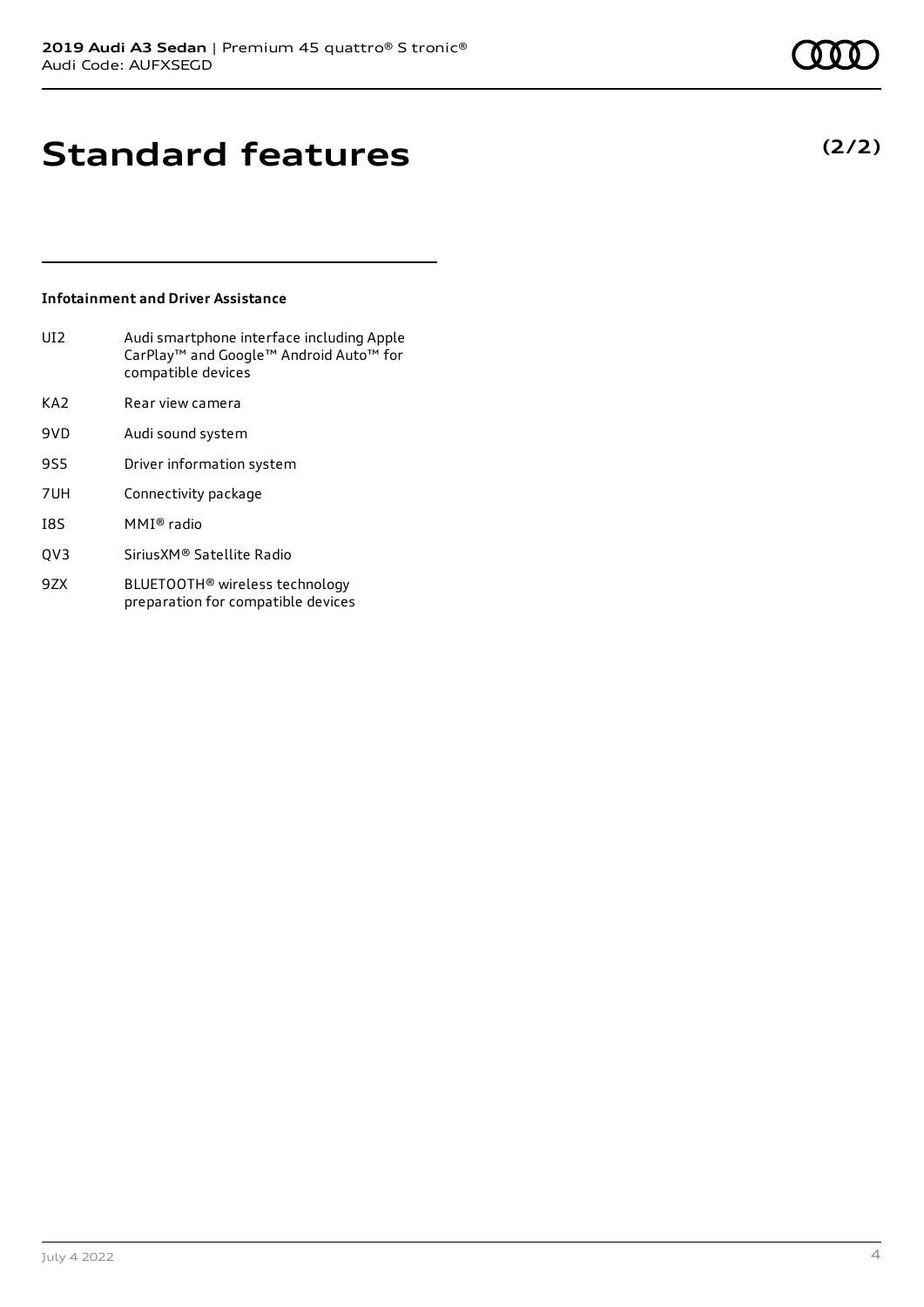## **Dealer remarks**

Audi Certified, GREAT MILES 28,857! Premium trim. Sunroof, Heated Leather Seats, Bluetooth, iPod/MP3 Input, Satellite Radio, All Wheel Drive, Turbo Charged, Alloy Wheels, Back-Up Camera. AND MORE!

#### KEY FEATURES INCLUDE

Leather Seats, Sunroof, All Wheel Drive, Heated Driver Seat, Back-Up Camera, Turbocharged, Satellite Radio, iPod/MP3 Input, Bluetooth, CD Player, Aluminum Wheels, Dual Zone A/C, Apple CarPlay, Smart Device Integration, Heated Seats Audi Premium with Brilliant Black exterior and Black interior features a 4 Cylinder Engine with 228 HP at 4500 RPM\*. MP3 Player, Keyless Entry, Child Safety Locks, Steering Wheel Controls, Electronic Stability Control.

#### EXPERTS CONCLUDE

Edmunds.com explains "The Audi A3 has consistently been the most well-rounded model in the entry-level luxurycar segment.".

#### SHOP WITH CONFIDENCE

Rigorous 300+ point inspection performed by authorized Audi-trained technicians, \$0 deductible for warranty service, 24-Hour Roadside Assistance including towing and trip-interruption services, Complimentary Service Loaner, Audi CPO Limited Warranty is easily transferable to a subsequent private owner (at no charge), Trip-Interruption Services, Trip-Planning Services, Comprehensive Vehicle History Report is included, Unlimited Mileage CPO Warranty coverage for up to 5 years from original vehicle's in-service date

Horsepower calculations based on trim engine configuration. Please confirm the accuracy of the included equipment by calling us prior to purchase.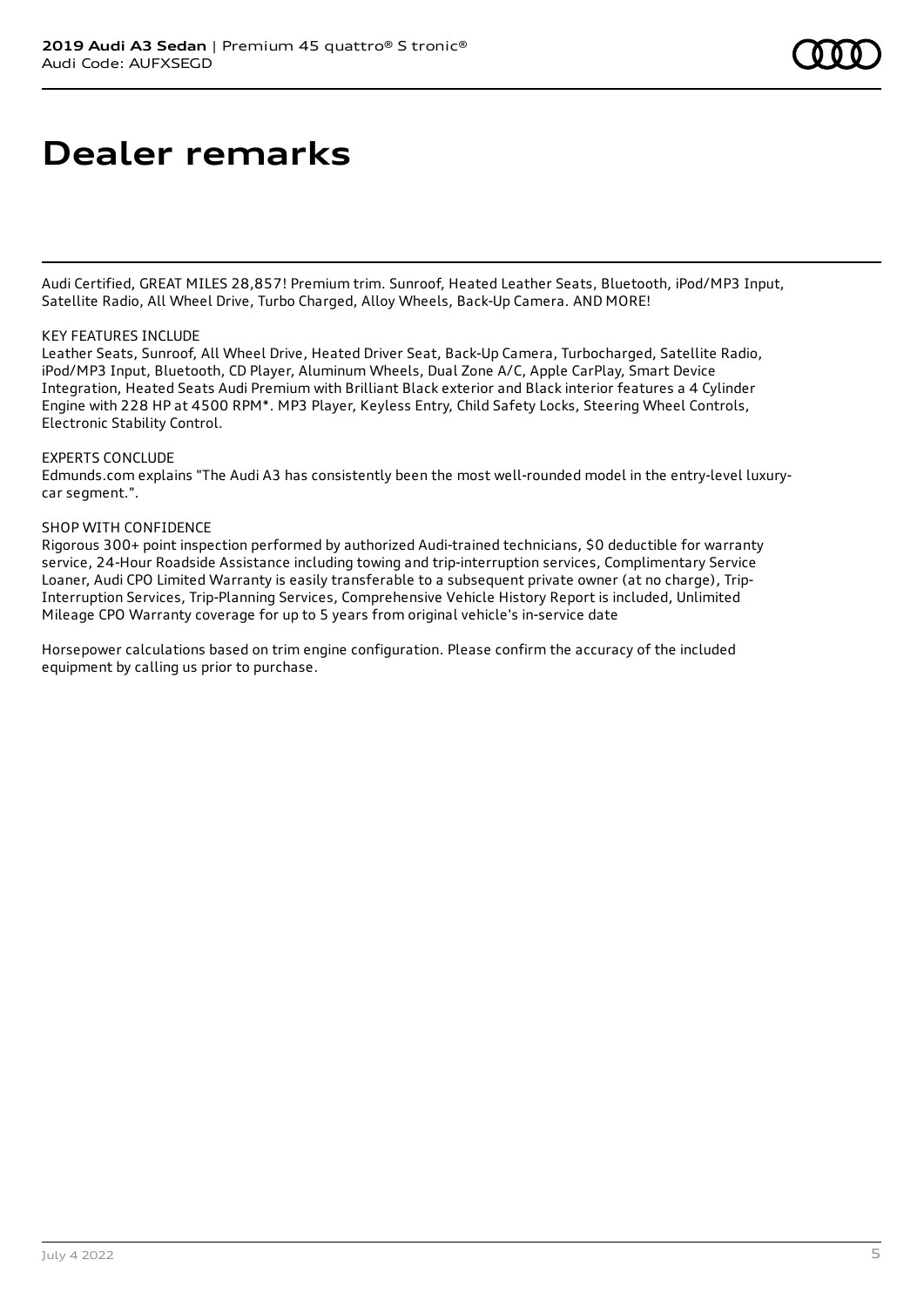# **Technical Specifications**

**(1/2)**

| engine                                      |                                               | body                                                                                          |                                                          |
|---------------------------------------------|-----------------------------------------------|-----------------------------------------------------------------------------------------------|----------------------------------------------------------|
| Engine type                                 | 2.0-liter four-cylinder                       | Material<br>Lightweight construction<br>technology - fully galvanized steel<br>front subframe |                                                          |
| Acceleration (0 - 60<br>mph)                | 5.4 seconds seconds                           |                                                                                               | unibody with aluminum hood and                           |
| Power Level                                 | 45                                            | Corrosion protection                                                                          | Multistep anti-corrosion protection                      |
| Engine block                                | Cast-iron                                     |                                                                                               |                                                          |
| Induction/fuel injection Turbocharged/TFSI® |                                               | warranty                                                                                      |                                                          |
| Cylinder head                               | Aluminum-alloy                                |                                                                                               |                                                          |
| Max. output ps/hp                           | 228 @ rpm                                     | Warranty                                                                                      | 4-year/50,000 mile Audi New<br>Vehicle Limited Warranty  |
| stroke                                      | Displacement/Bore and 1,984/82.5 x 92.8 cc/mm | Maintenance                                                                                   | 12-month/10,000 mile NO<br><b>CHARGE first scheduled</b> |
| Top track speed <sup>1</sup>                | 130 mph mph                                   |                                                                                               | maintenance                                              |
| Torque                                      | 258 lb-ft@rpm                                 |                                                                                               |                                                          |
| Valvetrain                                  | 16-valve DOHC with valve lift<br>system       | <b>Electrical system</b>                                                                      |                                                          |
|                                             |                                               | Alternator                                                                                    | 14 Volts - 320A                                          |
| steering                                    |                                               | Battery                                                                                       | 12 Volts - 59Ah                                          |
| Steering type                               | Electromechanical power steering<br>system    |                                                                                               |                                                          |
| Turning diameter, curb- 36.1 ft<br>to-curb  |                                               |                                                                                               |                                                          |
| Steering ratio                              | 15.3:1                                        |                                                                                               |                                                          |
|                                             |                                               |                                                                                               |                                                          |

### **suspension**

Front axle MacPherson strut front suspension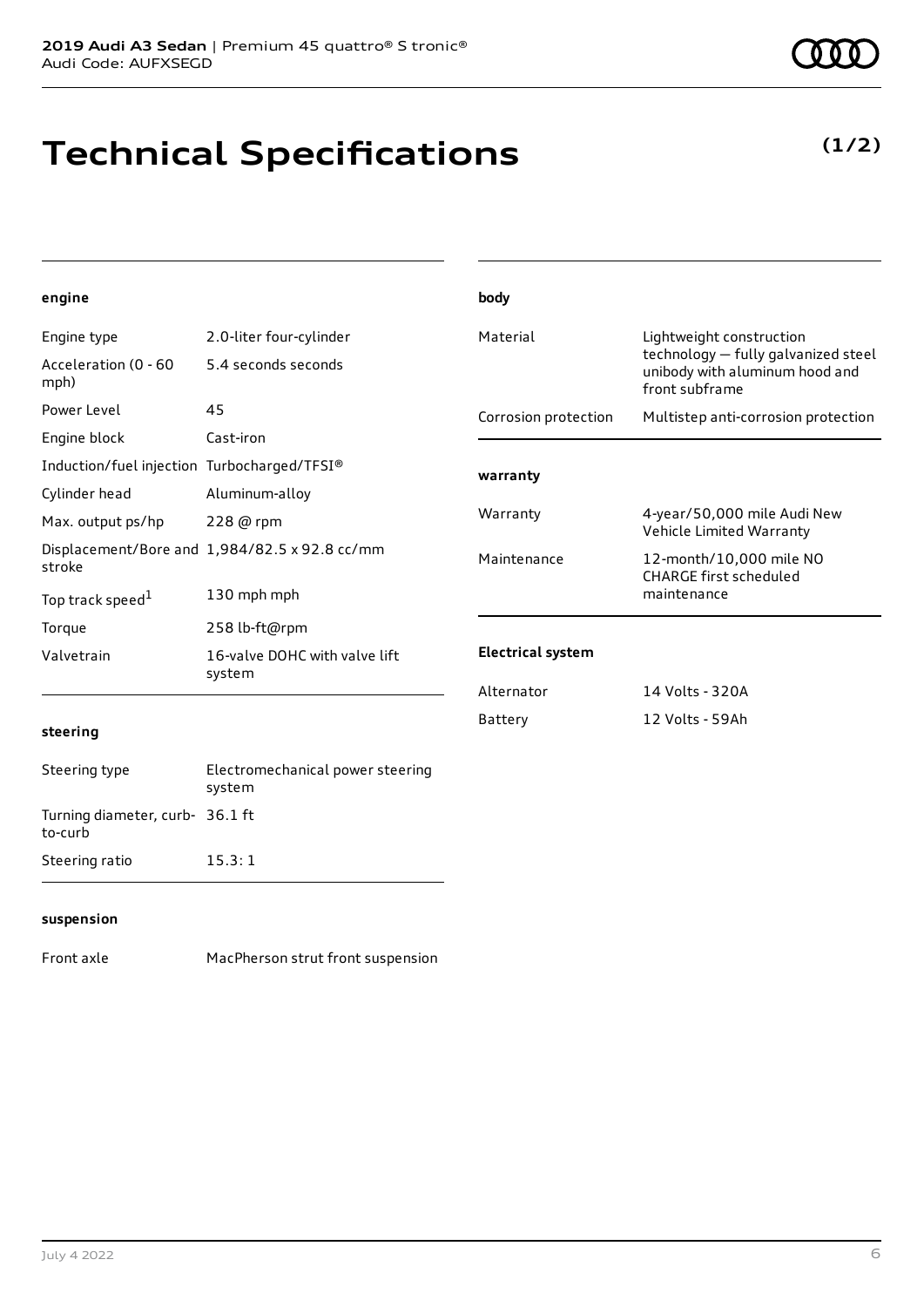# **Technical Specifications**

**(2/2)**

### **Transmission | Drivetrain**

| Gear ratios: 6th         | 0.755:1                                                                                                  |
|--------------------------|----------------------------------------------------------------------------------------------------------|
| Gear ratios: 7th         | 0.635:1                                                                                                  |
| Gear ratios: Reverse     | 2.901:1                                                                                                  |
| Drivetrain type          | S tronic® dual-clutch                                                                                    |
| Gear ratios: Final Drive | 1st-4th 4.167: 1, 5th-7th 3.125: 1<br>& Reverse 4.167: 1                                                 |
| Gear ratios: 4th         | 0.925:1                                                                                                  |
| Transmission             | Seven-speed S tronic <sup>®</sup> dual-clutch<br>automatic transmission with<br>quattro® all-wheel drive |
| Gear ratios: 5th         | 0.705:1                                                                                                  |
| Gear ratios: 2nd         | 2.750:1                                                                                                  |
| Gear ratios: 3rd         | 1.767:1                                                                                                  |
| Gear ratios: 1st         | 3.400:1                                                                                                  |

### **Exterior Measurements**

| Height                        | 55.7 in                       |
|-------------------------------|-------------------------------|
| Length                        | 175.5 (175.7 with S line®) in |
| Wheelbase                     | 103.8 in                      |
| Drag coefficient              | $0.32$ Cw                     |
| Overall width with<br>mirrors | 77.2 in                       |
| Track rear                    | $60.1$ in                     |
| Track front                   | 61.2 in                       |
| Curb weight                   | 3,428 lb                      |

### **Interior measurements**

| Seating capacity                          | 5                      |
|-------------------------------------------|------------------------|
| Shoulder room, rear                       | 53.0 in                |
| Head room with front<br>sunroof           | 36.5 in                |
| Leg room, rear                            | $35.1$ in              |
| Shoulder room, front                      | 54.8 in                |
| Head room with rear<br>sunroof            | 36.1 in                |
| Leg room, front                           | 41.2 in                |
| Cargo volume, rear<br>seatbacks up/folded | 10.0, N/A cu ft, cu ft |

### **Brakes**

| Front brakes  | 13.4 (ventilated disc) in |
|---------------|---------------------------|
| Rear brakes   | 12.2 (solid disc) in      |
| Parking brake | Electromechanical         |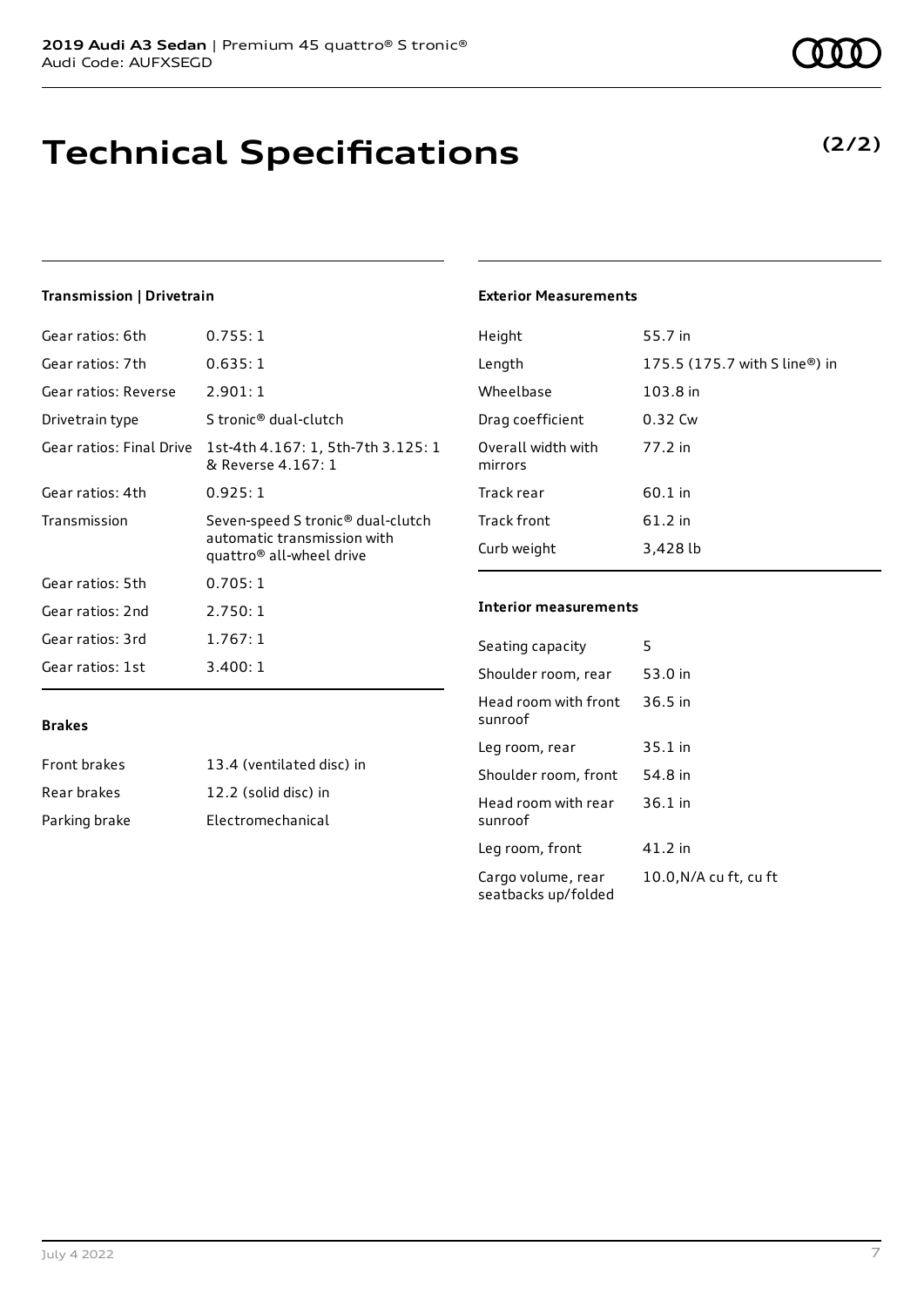### **Consumption- and emission**

### **Consumption by NEDC**

| urban       | 22 mpg   |
|-------------|----------|
| extra-urban | 30 mpg   |
| combined    | $25$ mpg |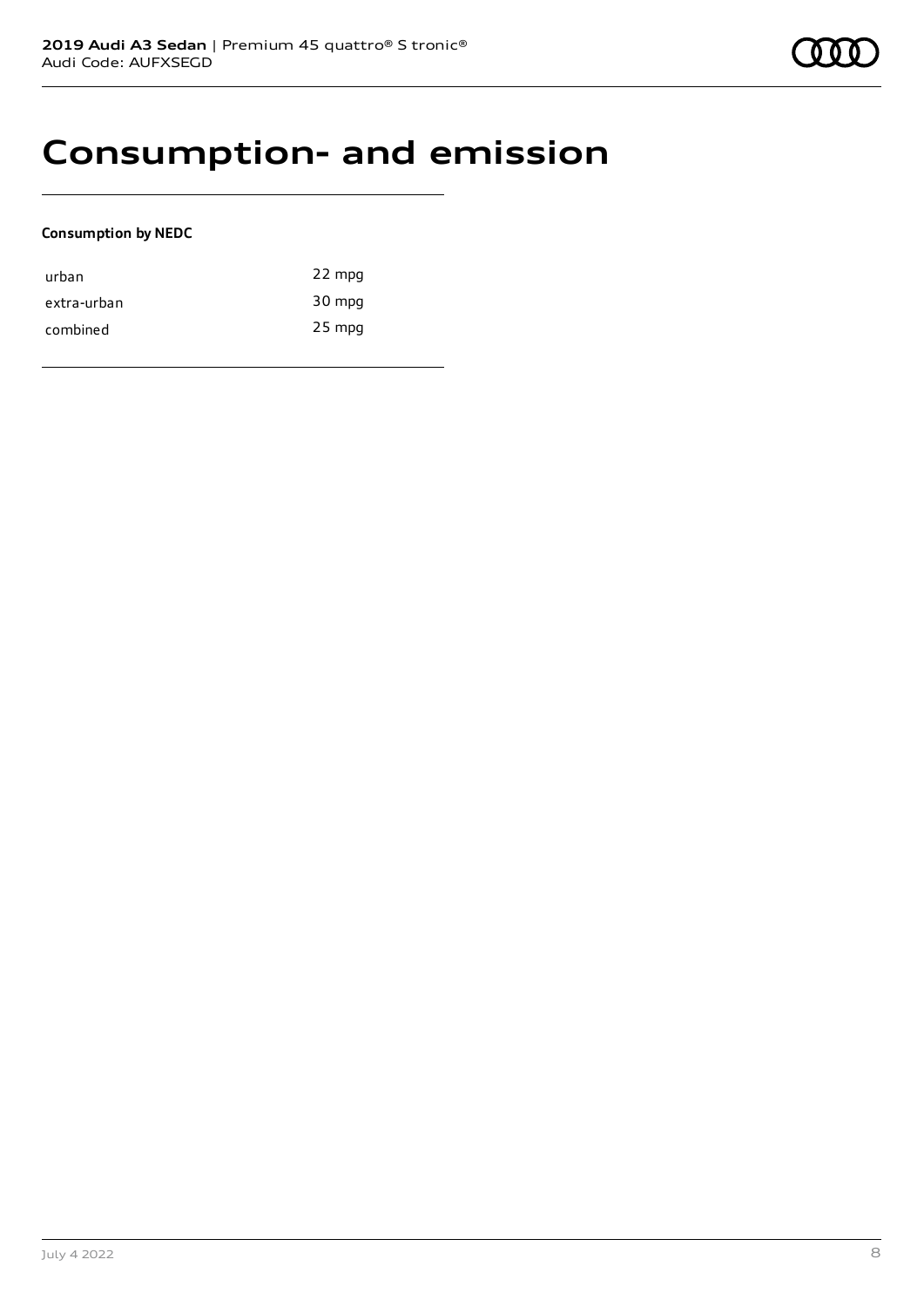### **Contact**

Dealer **Audi Princeton**

959 State Rd. 206 08540 Princeton NJ

Phone: 6096883100 FAX: 6096883190

www: [https://www.audiprinceton.com](https://www.audiprinceton.com/)